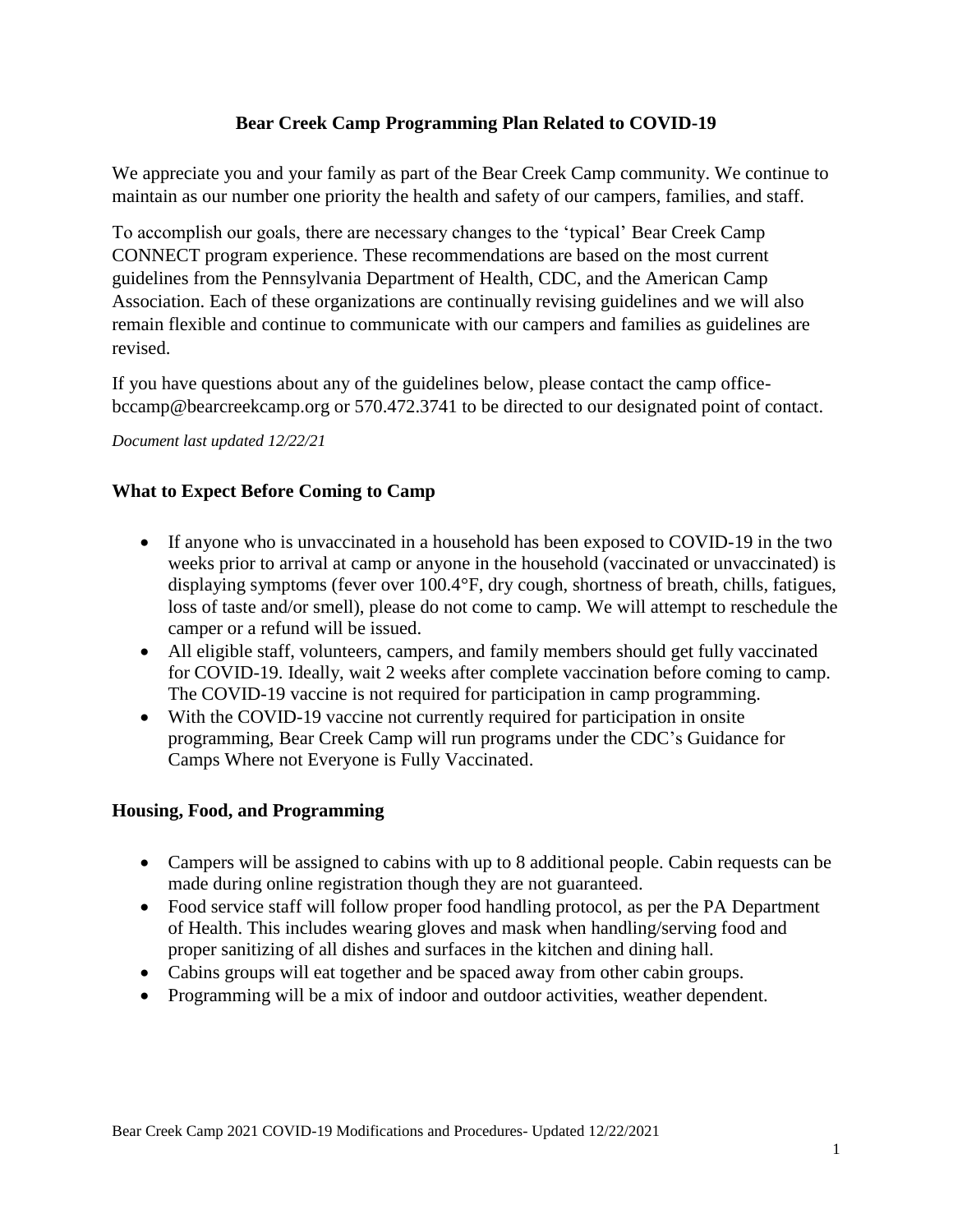### **Masks/Face Coverings**

- Masking requirements will remain consistent for campers and staff regardless of vaccination status due to the mixed vaccinated/unvaccinated status of our campers.
- All persons at camp will wear masks when indoors (with the exception of eating and sleeping).
- Campers should come to camp with a minimum of 4 masks for the weekend of camp (2/day). Masks should be marked with camper names or initials. Masks must have at least two layers of fabric and fit around the mouth and nose. If a buff style face covering is being used, it must be folded in half so that two layers are covering the mouth and nose.

# **General Health and Safety Practices**

- Handwashing and hand sanitizing stations will be provided around camp and frequent usage will be required before and after meals, activities, and interactions.
- In all activities, appropriate distance will be kept between separate quest groups and staff that are not a part of the quest groups.

## **Check-in Procedure**

- Check In will occur at the Dining Hall.
- Everyone in the vehicle must wear a mask during check-in.
- An up-to-date health form must be completed prior to arrival.
- Medications should be brought to camp in their original containers and then grouped into a clear ziplock bag with the camper's full name on the outside. Dosage and administration times will be confirmed by the health team.

### **Check-out Procedure**

- Check Out will occur at the Dining Hall.
- Everyone in the vehicle must wear a mask during check-out.
- Campers will be signed out by their parent/guardian and receive medication from the camp health staff.

### **Isolation and Quarantine**

- If a camper is showing symptoms of COVID-19, they must immediately be isolated in a designated location.
	- o A parent or guardian will be contacted by the Program Director, Executive Director, or designated staff person immediately to pick the camper up.